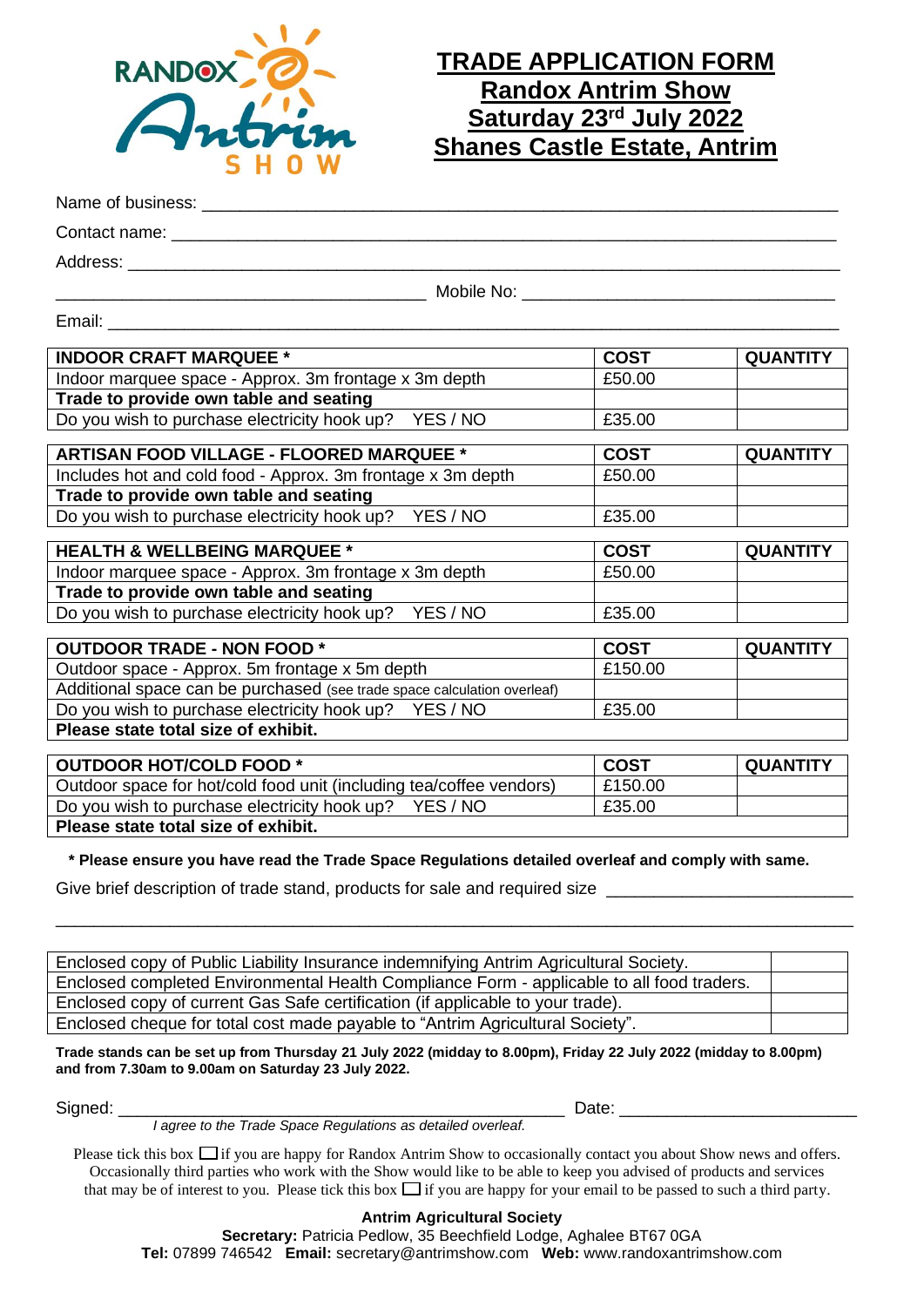### **ANTRIM AGRICULTURAL SOCIETY - TRADE SPACE REGULATIONS**

- 1 The sale of "ice cream" and "fast food" (including burgers, hot dogs, chips etc) is strictly confined to the Official Tendered Mobile Caterers. Hot food exhibitors must not be in direct competition to the Official Tendered Mobile Caterers. Other food stands will be assessed according to criteria set by Antrim Agricultural Society to ensure that balance is achieved between supply and demand for various items.
- 2 For non-food items, Antrim Agricultural Society does not regulate nor set quotas for trade stands selling products of a similar nature and will operate a "free trade" policy for all who pay fees with application and meet the basic regulations stated in this document.
- 3 No Refund Policy No fees will be returned to any trade applicant (food or non-food) who withdraws after the 1 July 2022.<br>Trade stands can be set up from Thursday 21 July 2022 (midday to 8.00pm). Friday 22 July 2022 (mi 4 **Trade stands can be set up from Thursday 21 July 2022 (midday to 8.00pm), Friday 22 July 2022 (midday to 8.00pm) and from 7.30am to 9.00am on Saturday 23 July 2022.**
- 5 Exhibitors should familiarise themselves with the Event Management Plan. A copy is available on request.
- 6 All emergency exits and carriageways are to be kept clear at all times.<br>
7 Prior to "set-up" of trade space exhibitors must hold their own insurance
- 7 Prior to "set-up" of trade space, exhibitors must hold their own insurance and have provided a copy to Antrim Agricultural Society. Antrim Agricultural Society will not be responsible for any loss or damage to property or injury to any person howsoever caused, whether to an Exhibitor, Employee or visitor to the Show.
- 8 It is the responsibility of the Exhibitor to ensure that any subcontractors employed in stand set-up/dismantling hold appropriate insurance cover.
- 9 No digging, drilling, spiking or hammering is permitted in Shane's Castle Estate without approval.
- 10 When the Show stands are complete the Show Health & Safety Officer will be available to advise exhibitors. If you need assistance from the Show Health & Safety Officer on the day of the Show contact the Show Office. Exhibitors must comply with all relevant health and safety standards.
- 11 Traders must ensure that litter/waste is disposed of in the bins provided and leave the site as they found it.
- 12 All vehicles must be removed from the main Show site to designated car parks by 9.00am on Show Day (unless they are part of the exhibition space).
- **13 Any generators required should be booked in advance. LPG and petrol generators are not permitted on site without prior approval from Antrim Agricultural Society.**
- 14 If your food trade stand users LPG for cooking, a copy of your current Gas Safe Certification must be provided to Antrim Agricultural Society at time of booking stand.
- 15 Instructions from Antrim Agricultural Society personnel (identified by badges) must be adhered to at all times.
- 16 Sub-letting of space allocated by Antrim Agricultural Society is forbidden.
- 17 Any exhibitor offering for sale objectionable articles such as toy pellet/cap guns, water pistols, stink bombs, silly string etc, or causing a nuisance of any kind will be asked to vacate their space.
- **18 Trade stands must not be dismantled before 6.30pm and collection vehicles will not be allowed access to the Show Grounds until this time.**
- 19 Exhibitors should note that Antrim Agricultural Society personnel and security staff will be present on site until 8.00pm on Saturday 23 July 2022 and therefore security cannot be guaranteed after this time.
- 20 Antrim Agricultural Society are unable to offer reduced costs to registered Charities.
- **21 Charities and other businesses attending the Show may only collect for their charity within the boundaries of their allocated trade stand only.** This policy excludes Antrim Agricultural Societies nominated "Charity of the Year". 22 All hot and cold food trade will be required to demonstrate compliance with Antrim & Newtownabbey Borough Council
- Environmental Health and submit requested information in advance of the Show (Environmental Health Compliance Form attached).
- 23 If trade is selling teas/coffees, this constitutes Hot Food.<br>24 Examples of traders suitable for the Artisan Food Village
- 24 Examples of traders suitable for the Artisan Food Village include confectionery, bakery, specialty foods, butchers, etc.<br>25 All electrical equipment on site, must have a current PAT Test in effect at Show date.
- All electrical equipment on site, must have a current PAT Test in effect at Show date.
- 26 Once your Application has been confirmed, traders will receive a confirmation letter which will permit the trader and their staff admission into the Show during trade set up times.
- 27 All trade retailing food must hold a current Food Hygiene Rating Scheme rating of 4 or above, from their local Authority. 28 All traders and staff will be required to comply with current Covid Regulations enforced at Show time by local Government.
- Guidelines to be taken from NI Direct and this may include face coverings, social distancing, signage, sanitization, etc. 29 These regulations are in place for the benefit of all concerned and have been compiled on advice from others and from
- previous experience. Exhibitors must abide by these regulations. Your signature overleaf indicates that you have read and accepted this agreement.
- 30 Antrim Agricultural Society reserves the right to refuse applications.

### **CALCULATING YOUR ADDITIONAL TRADE SPACE REQUIREMENTS AT RANDOX ANTRIM SHOW**

For Indoor Craft Market, Artisan Food Village and Health & Wellbeing Marquee, the size allocated is approx. 3m frontage x 3m depth. If you require a larger space you can double the frontage to 6m by booking multiple adjacent stands. The price will also multiply in accordance with the size of stand required.

For Outdoor Trade - Non Food Space, the cost of your trade space can be calculated by amending the size of your frontage and multiplying up. Example, if you require between 6m and 10m frontage, multiply your space by 2 (£150 x 2 = £300). For larger pitches, contact Show Secretary directly.

#### **Antrim Agricultural Society**

**Secretary:** Patricia Pedlow, 35 Beechfield Lodge, Aghalee BT67 0GA **Tel:** [07899](mailto:Tel:%2007899) 746542 **Email:** secretary[@antrimshow.com](mailto:antrimshowsec@hotmail.com) **Web:** www.randoxantrimshow.com